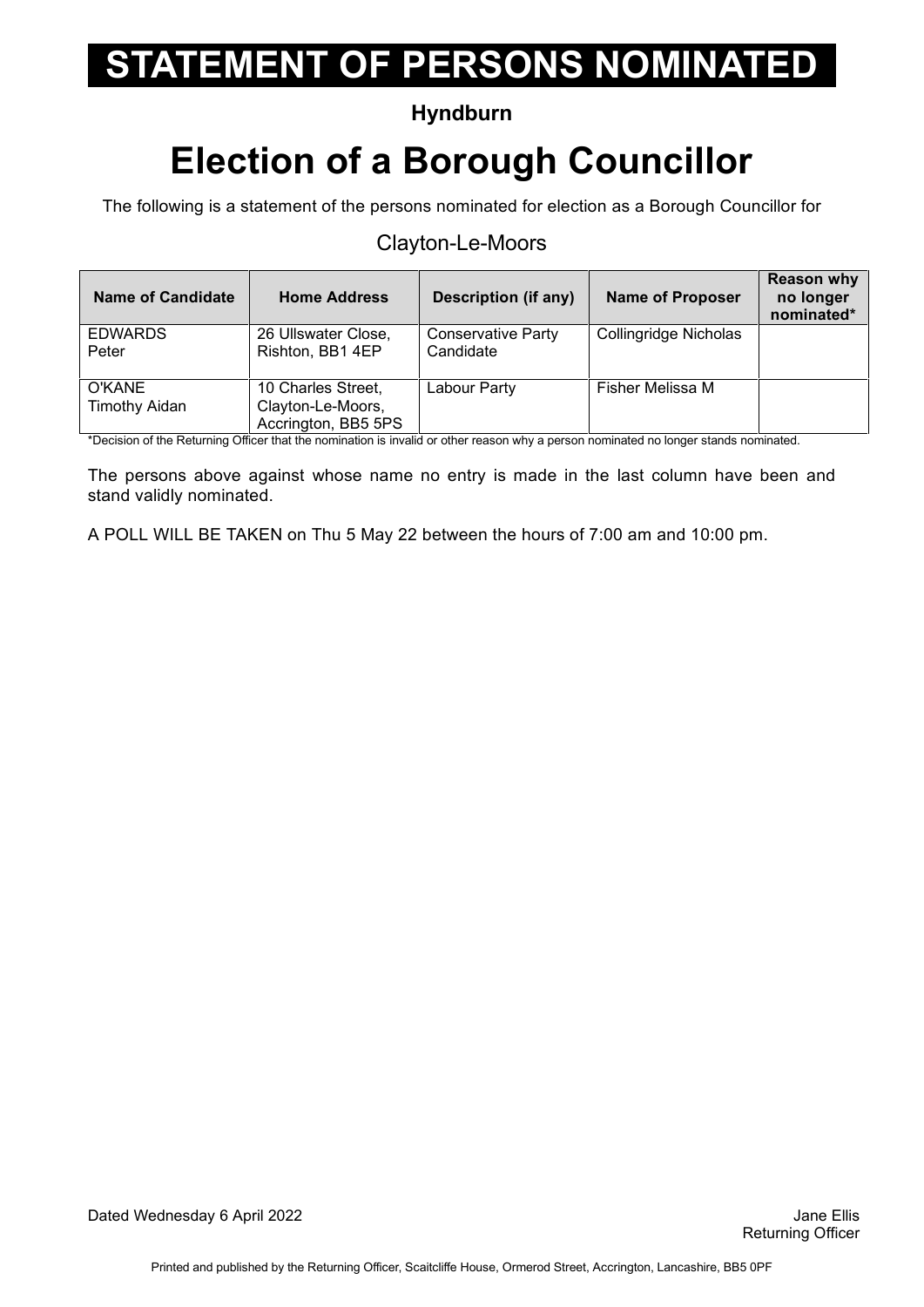### **Hyndburn**

## **Election of a Borough Councillor**

The following is a statement of the persons nominated for election as a Borough Councillor for

#### **Huncoat**

| <b>Name of Candidate</b> | <b>Home Address</b>  | Description (if any)      | <b>Name of Proposer</b> | <b>Reason why</b><br>no longer<br>nominated* |
|--------------------------|----------------------|---------------------------|-------------------------|----------------------------------------------|
| <b>CASSIDY</b>           | 40 Stonebridge Lane, | <b>Conservative Party</b> | Tresize Joseph C        |                                              |
| Danny                    | Oswaldtwistle,       | Candidate                 |                         |                                              |
|                          | Accrington, BB5 3BW  |                           |                         |                                              |
| <b>MAHMOOD</b>           | 143 Queens Road      | Labour Party              | <b>Parkins David</b>    |                                              |
| Samina                   | West, Accrington,    |                           |                         |                                              |
|                          | BB54BA               |                           |                         |                                              |

\*Decision of the Returning Officer that the nomination is invalid or other reason why a person nominated no longer stands nominated.

The persons above against whose name no entry is made in the last column have been and stand validly nominated.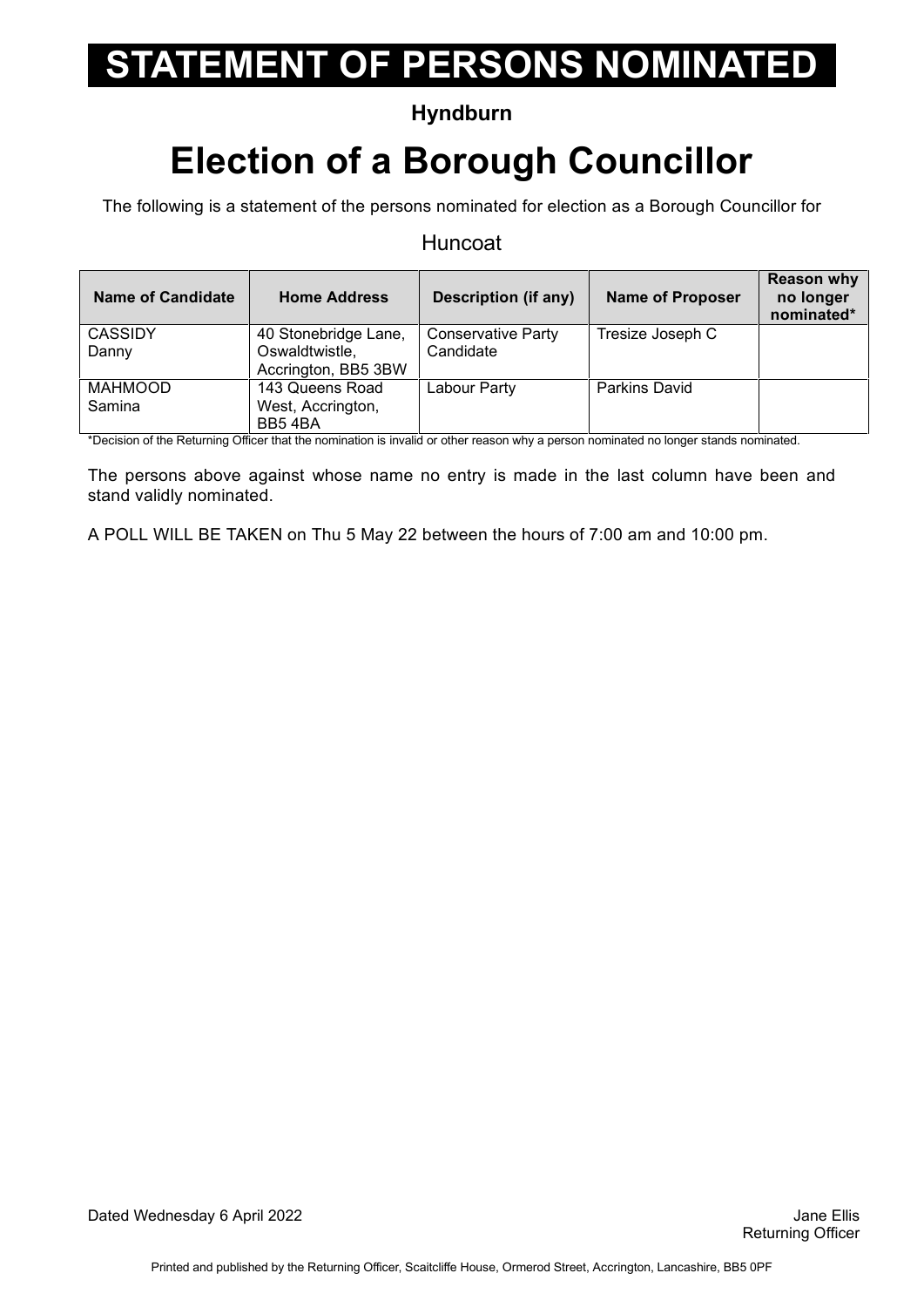### **Hyndburn**

## **Election of a Borough Councillor**

The following is a statement of the persons nominated for election as a Borough Councillor for

#### Immanuel

| <b>Name of Candidate</b> | <b>Home Address</b>    | <b>Description (if any)</b> | <b>Name of Proposer</b> | <b>Reason why</b><br>no longer<br>nominated* |
|--------------------------|------------------------|-----------------------------|-------------------------|----------------------------------------------|
| <b>ALLEN</b>             | 71 Catlow Hall Street, | <b>Conservative Party</b>   | Miller Michael D        |                                              |
| Josh                     | Oswaldtwistle,         | Candidate                   |                         |                                              |
|                          | Accrington, BB5 3EZ    |                             |                         |                                              |
| <b>DEXTER</b>            | 144 Roe Greave         | Labour Party                | <b>Bamford Rachel A</b> |                                              |
| Joanne Louise            | Road, Oswaldtwistle,   |                             |                         |                                              |
|                          | Accrington, BB5 3QF    |                             |                         |                                              |

\*Decision of the Returning Officer that the nomination is invalid or other reason why a person nominated no longer stands nominated.

The persons above against whose name no entry is made in the last column have been and stand validly nominated.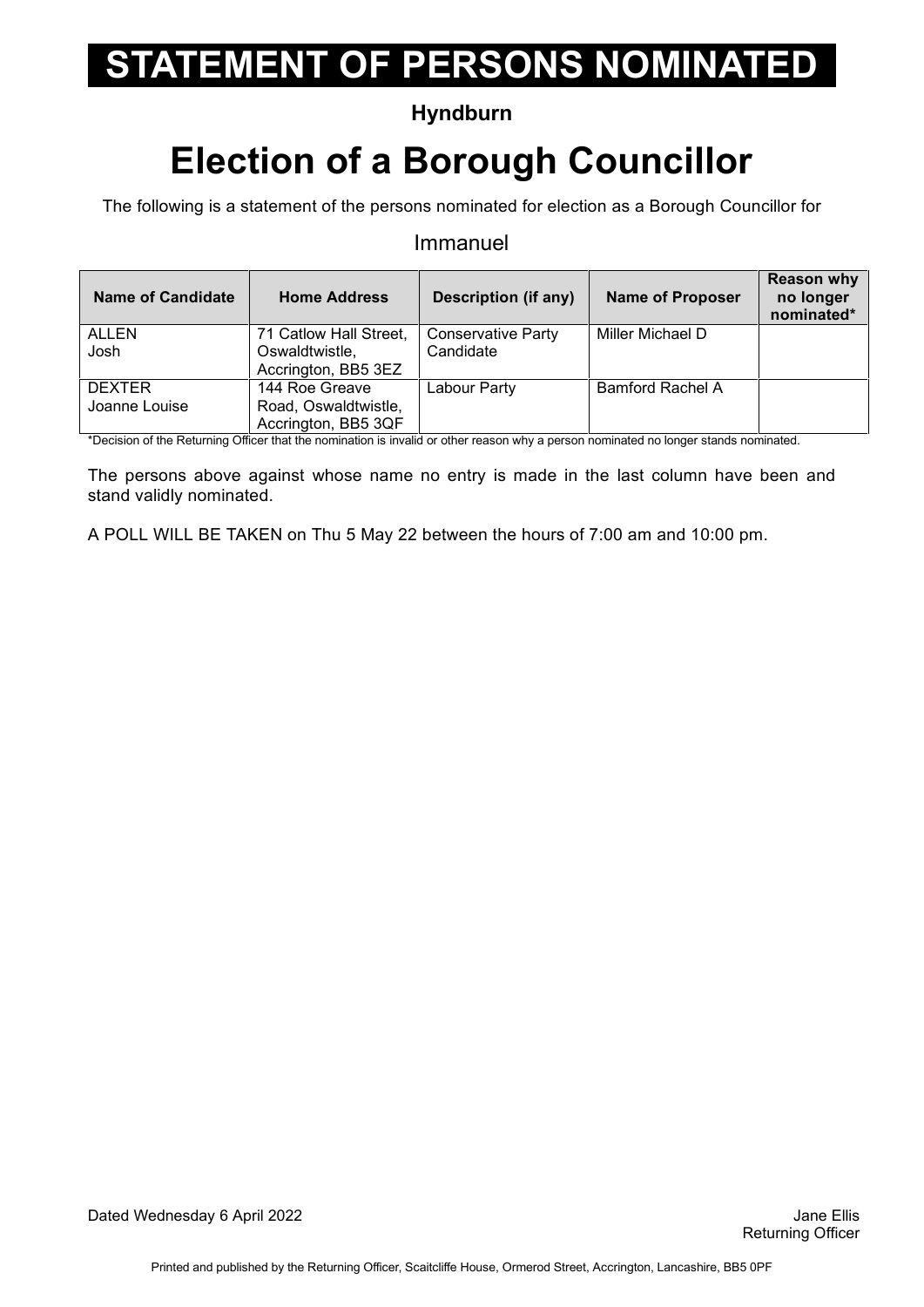### **Hyndburn**

## **Election of a Borough Councillor**

The following is a statement of the persons nominated for election as a Borough Councillor for

#### **Milnshaw**

| Name of Candidate | <b>Home Address</b> | Description (if any)      | <b>Name of Proposer</b> | <b>Reason why</b><br>no longer<br>nominated* |
|-------------------|---------------------|---------------------------|-------------------------|----------------------------------------------|
| <b>CLEGG</b>      | 43 Manor Street,    | Labour Party              | Cox Paul I              |                                              |
| Andy              | Accrington, BB5 6EE |                           |                         |                                              |
| <b>MAHMOOD</b>    | 344 Blackburn Road, | <b>Conservative Party</b> | Rafique Mohammed        |                                              |
| Shahed            | Accrington, BB5 1RZ | Candidate                 |                         |                                              |
| <b>PRITCHARD</b>  | 87 Moss Hall Road,  | Independent               | Ibbetson Babara         |                                              |
| Malcolm Eric      | Accrington, BB5 5AZ |                           |                         |                                              |

\*Decision of the Returning Officer that the nomination is invalid or other reason why a person nominated no longer stands nominated.

The persons above against whose name no entry is made in the last column have been and stand validly nominated.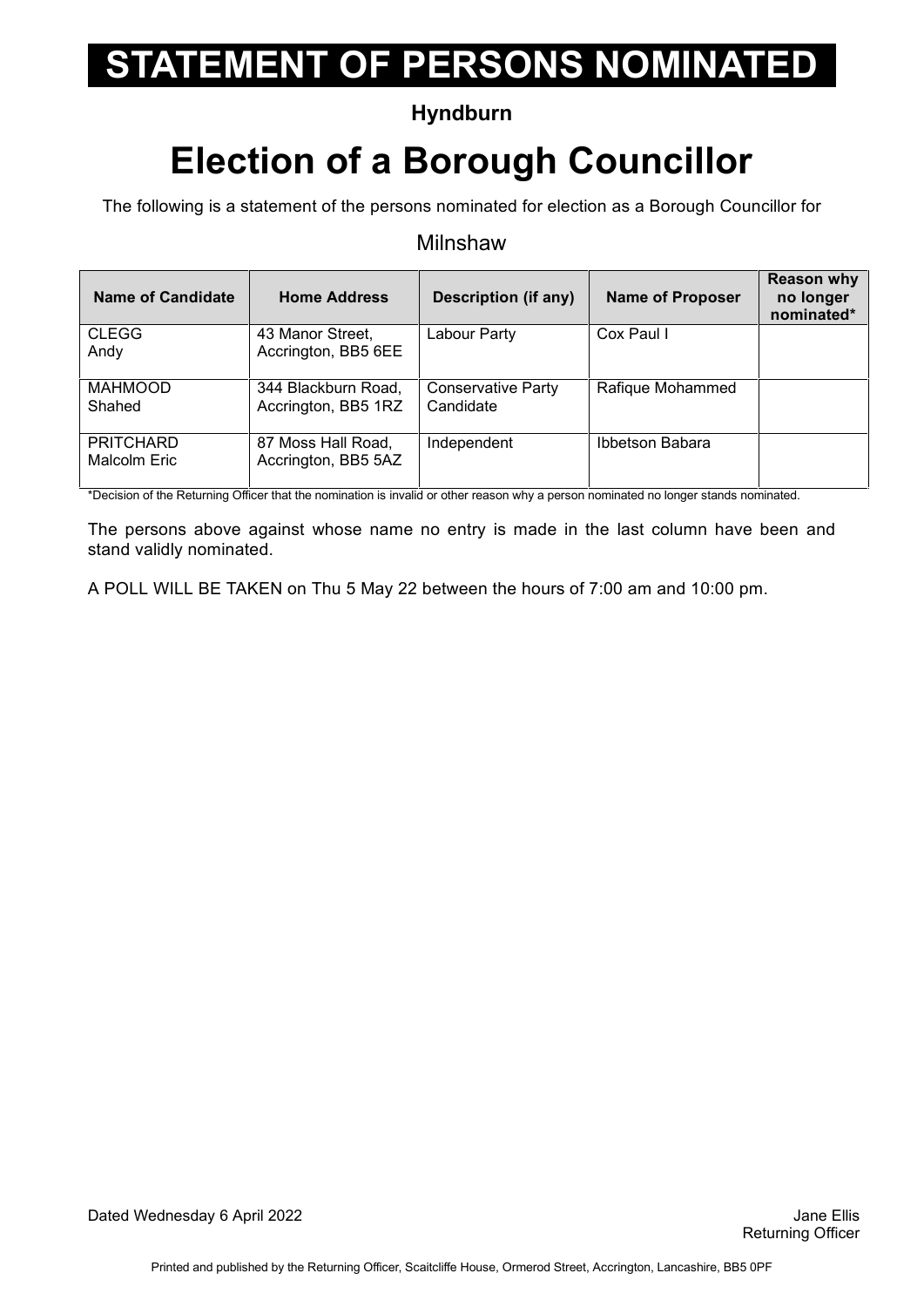### **Hyndburn**

## **Election of a Borough Councillor**

The following is a statement of the persons nominated for election as a Borough Councillor for

#### **Netherton**

| Name of Candidate              | <b>Home Address</b>                             | Description (if any)                   | <b>Name of Proposer</b> | <b>Reason why</b><br>no longer<br>nominated* |
|--------------------------------|-------------------------------------------------|----------------------------------------|-------------------------|----------------------------------------------|
| <b>AFZAL</b><br>Navid Mohammed | 271 Whalley Road,<br>Accrington, BB5 5AD        | <b>Conservative Party</b><br>Candidate | Hussain Imran           |                                              |
| <b>CLEMENTS</b><br>Jodi        | 52 Orchard Street,<br>Great Harwood, BB6<br>7EE | Labour and Co-<br>operative Party      | Reid Ruth M             |                                              |
| <b>ROBINSON</b><br>lan         | 60 Cliffe, Great<br>Harwood, BB6 7PG            | <b>Reform UK</b>                       | Bentham Antony          |                                              |

\*Decision of the Returning Officer that the nomination is invalid or other reason why a person nominated no longer stands nominated.

The persons above against whose name no entry is made in the last column have been and stand validly nominated.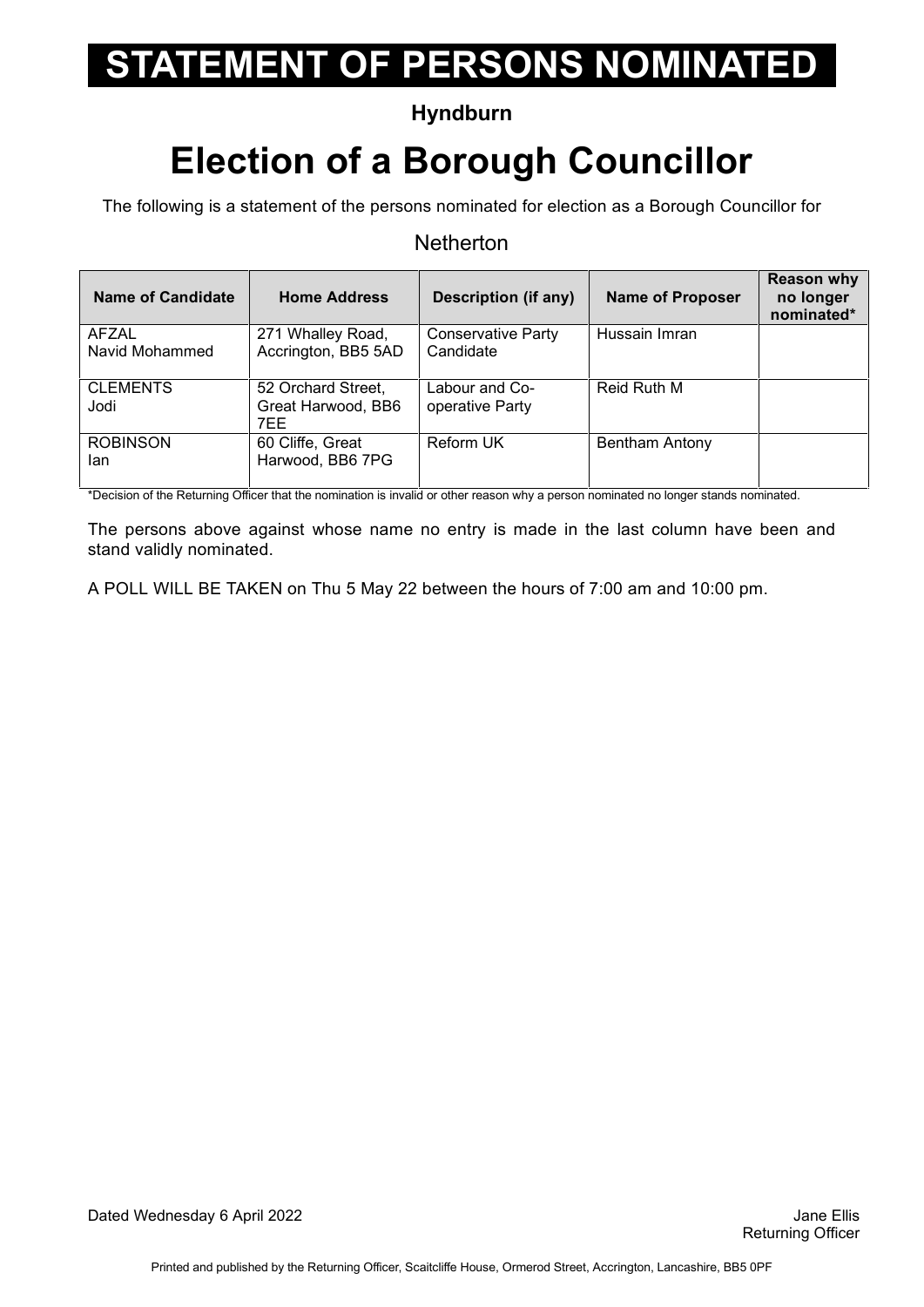### **Hyndburn**

## **Election of a Borough Councillor**

The following is a statement of the persons nominated for election as a Borough Councillor for

#### **Overton**

| Name of Candidate | <b>Home Address</b> | Description (if any)      | <b>Name of Proposer</b> | <b>Reason why</b><br>no longer<br>nominated* |
|-------------------|---------------------|---------------------------|-------------------------|----------------------------------------------|
| <b>BRERTON</b>    | 16 Kipling Place,   | Labour Party              | Hindley Michael J       |                                              |
| Scott John        | Great Harwood, BB6  |                           |                         |                                              |
|                   | 7JZ                 |                           |                         |                                              |
| <b>FITZHARRIS</b> | 1 Rushton Street,   | Reform UK                 | Robinson lan            |                                              |
| Wayne             | Great Harwood, BB6  |                           |                         |                                              |
|                   | 7JQ                 |                           |                         |                                              |
| <b>MOLINEUX</b>   | 10 Mill Gardens,    | <b>Conservative Party</b> | Hird Johanna            |                                              |
| Gareth            | Great Harwood, BB6  | Candidate                 |                         |                                              |
|                   | 7FN                 |                           |                         |                                              |

\*Decision of the Returning Officer that the nomination is invalid or other reason why a person nominated no longer stands nominated.

The persons above against whose name no entry is made in the last column have been and stand validly nominated.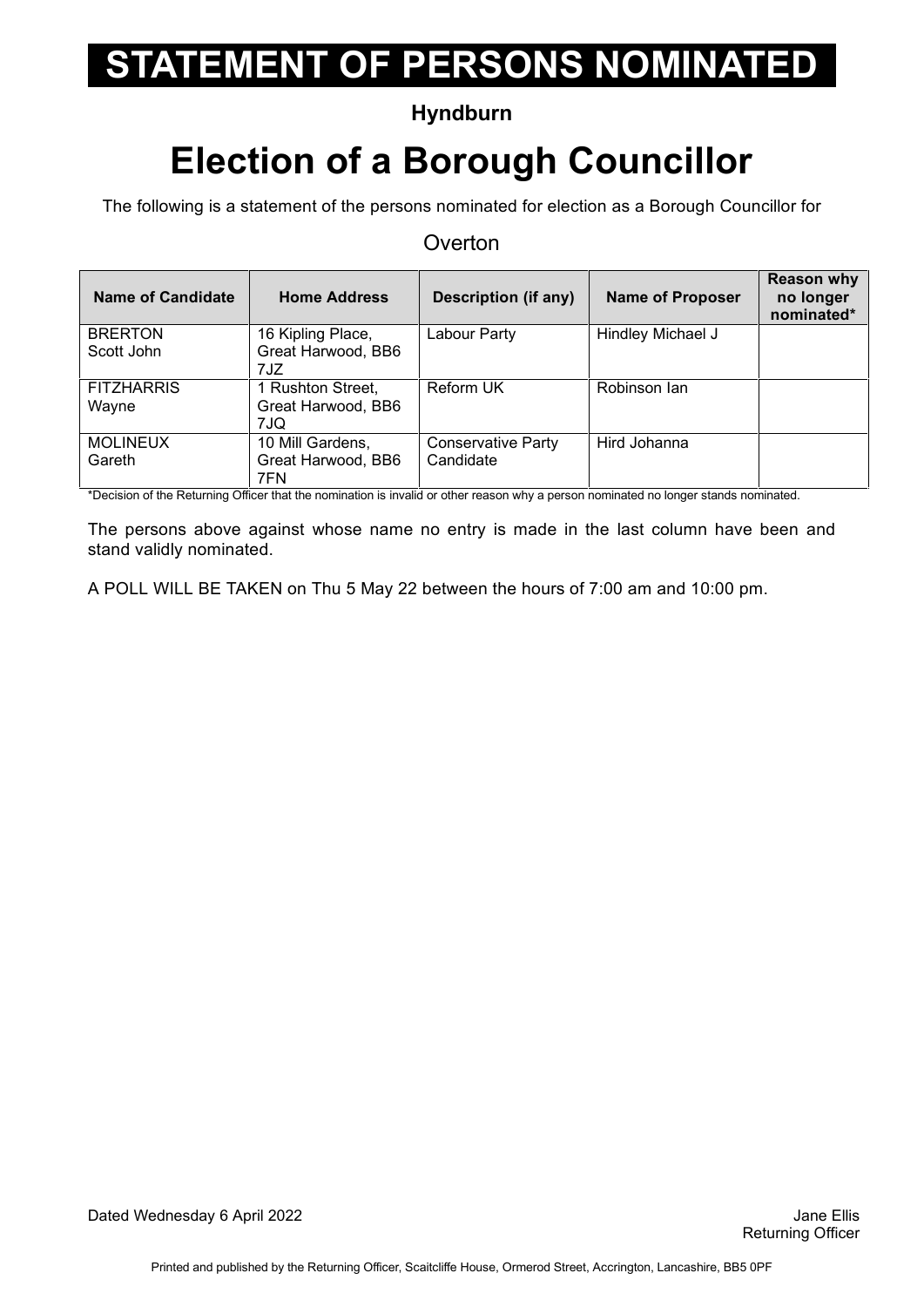### **Hyndburn**

## **Election of a Borough Councillor**

The following is a statement of the persons nominated for election as a Borough Councillor for

#### Peel

| Name of Candidate                       | <b>Home Address</b>                            | Description (if any)                   | <b>Name of Proposer</b> | <b>Reason why</b><br>no longer<br>nominated* |
|-----------------------------------------|------------------------------------------------|----------------------------------------|-------------------------|----------------------------------------------|
| <b>FITZHARRIS</b><br>Sarah-Kay Margaret | 1 Rushton Street,<br>Great Harwood, BB6<br>7JQ | <b>Reform UK</b>                       | <b>Stuttard Norma</b>   |                                              |
| <b>HURN</b><br>Jean                     | 64 Oakwood Road,<br>Accrington, BB5 2PG        | <b>Conservative Party</b><br>Candidate | Clarke Jillian          |                                              |
| <b>PLUMMER</b><br>Joyce Nicholson       | 170 Bold Street,<br>Accrington, BB5 6SR        | Labour Party                           | Clegg Andrew S          |                                              |

\*Decision of the Returning Officer that the nomination is invalid or other reason why a person nominated no longer stands nominated.

The persons above against whose name no entry is made in the last column have been and stand validly nominated.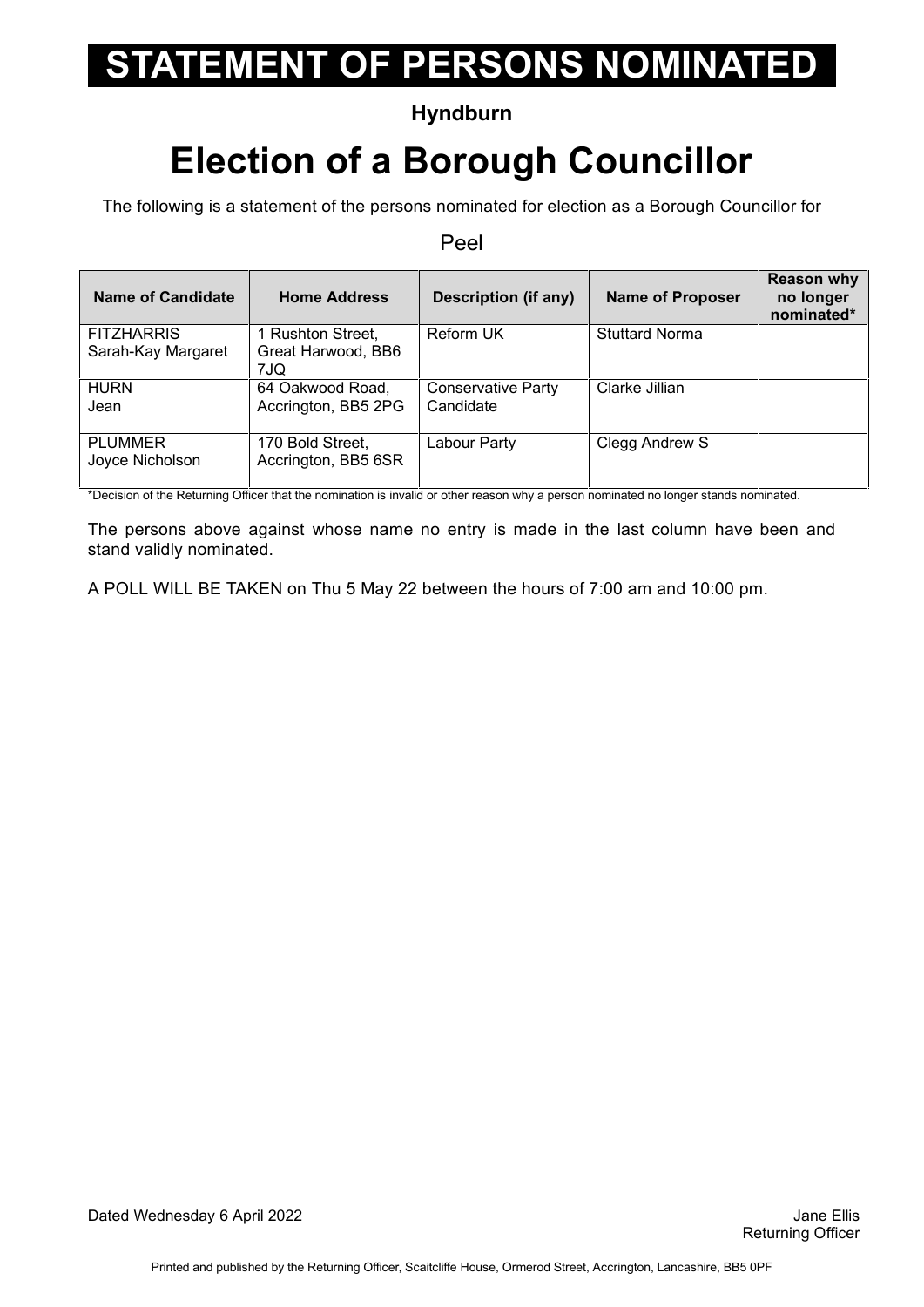### **Hyndburn**

## **Election of a Borough Councillor**

The following is a statement of the persons nominated for election as a Borough Councillor for

#### Rishton

| Name of Candidate               | <b>Home Address</b>                     | Description (if any)              | <b>Name of Proposer</b> | <b>Reason why</b><br>no longer<br>nominated* |
|---------------------------------|-----------------------------------------|-----------------------------------|-------------------------|----------------------------------------------|
| <b>DAWSON</b><br><b>Bernard</b> | 4 Haywood Close,<br>Accrington, BB5 5DA | Labour and Co-<br>operative Party | Jackson Winifred L      |                                              |
|                                 |                                         |                                   |                         |                                              |
| <b>HACKER</b>                   | (address in Clitheroe)                  | <b>Reform UK</b>                  | Haworth Joanne L        |                                              |
| Paul David John                 |                                         |                                   |                         |                                              |
| <b>HARRIS</b>                   | 20 Cornwall Road,                       | Independent                       | <b>Bentham Tracey</b>   |                                              |
| Andrew Joseph                   | Rishton, BB1 4DB                        |                                   |                         |                                              |
| <b>MILLER</b>                   | 6 Moorgate, Green                       | <b>Conservative Party</b>         | Scaife Ann              |                                              |
| Michael                         | Haworth, Accrington,<br><b>BB5 3SJ</b>  | Candidate                         |                         |                                              |

\*Decision of the Returning Officer that the nomination is invalid or other reason why a person nominated no longer stands nominated.

The persons above against whose name no entry is made in the last column have been and stand validly nominated.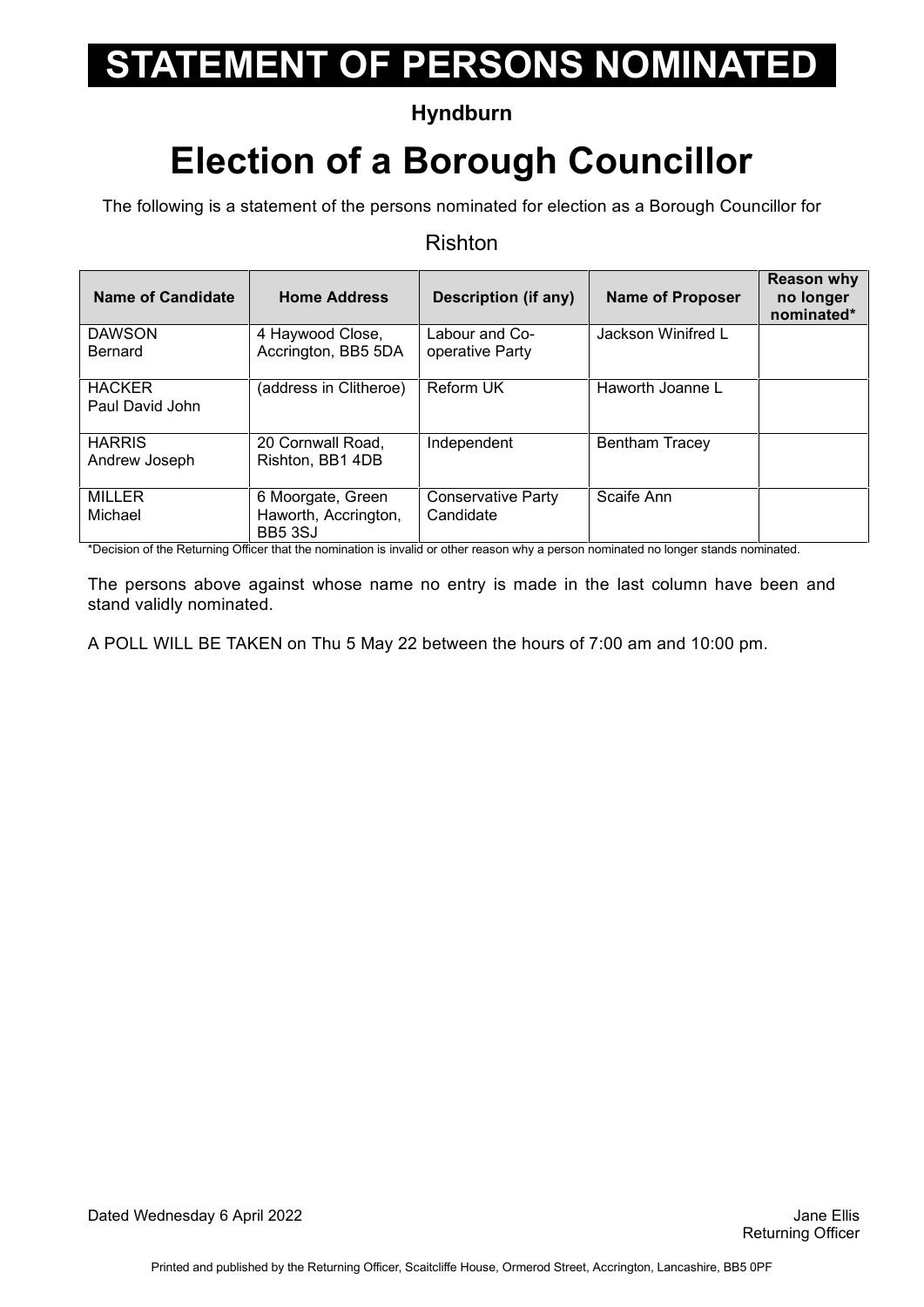### **Hyndburn**

## **Election of a Borough Councillor**

The following is a statement of the persons nominated for election as a Borough Councillor for

#### Spring Hill

| <b>Name of Candidate</b>           | <b>Home Address</b>                       | <b>Description (if any)</b>       | <b>Name of Proposer</b> | <b>Reason why</b><br>no longer<br>nominated* |
|------------------------------------|-------------------------------------------|-----------------------------------|-------------------------|----------------------------------------------|
| <b>DAD</b>                         | 95-97 Ormerod                             | <b>Conservative Party</b>         | Khan Mohammed           |                                              |
| Allah                              | Street, Accrington,<br>BB5 0QQ            | Candidate                         | saghir                  |                                              |
| <b>WHITEHEAD</b><br>Kimberley Jane | 45 Warmden Avenue,<br>Accrington, BB5 2PR | Labour and Co-<br>operative Party | <b>Preston Vivienne</b> |                                              |

\*Decision of the Returning Officer that the nomination is invalid or other reason why a person nominated no longer stands nominated.

The persons above against whose name no entry is made in the last column have been and stand validly nominated.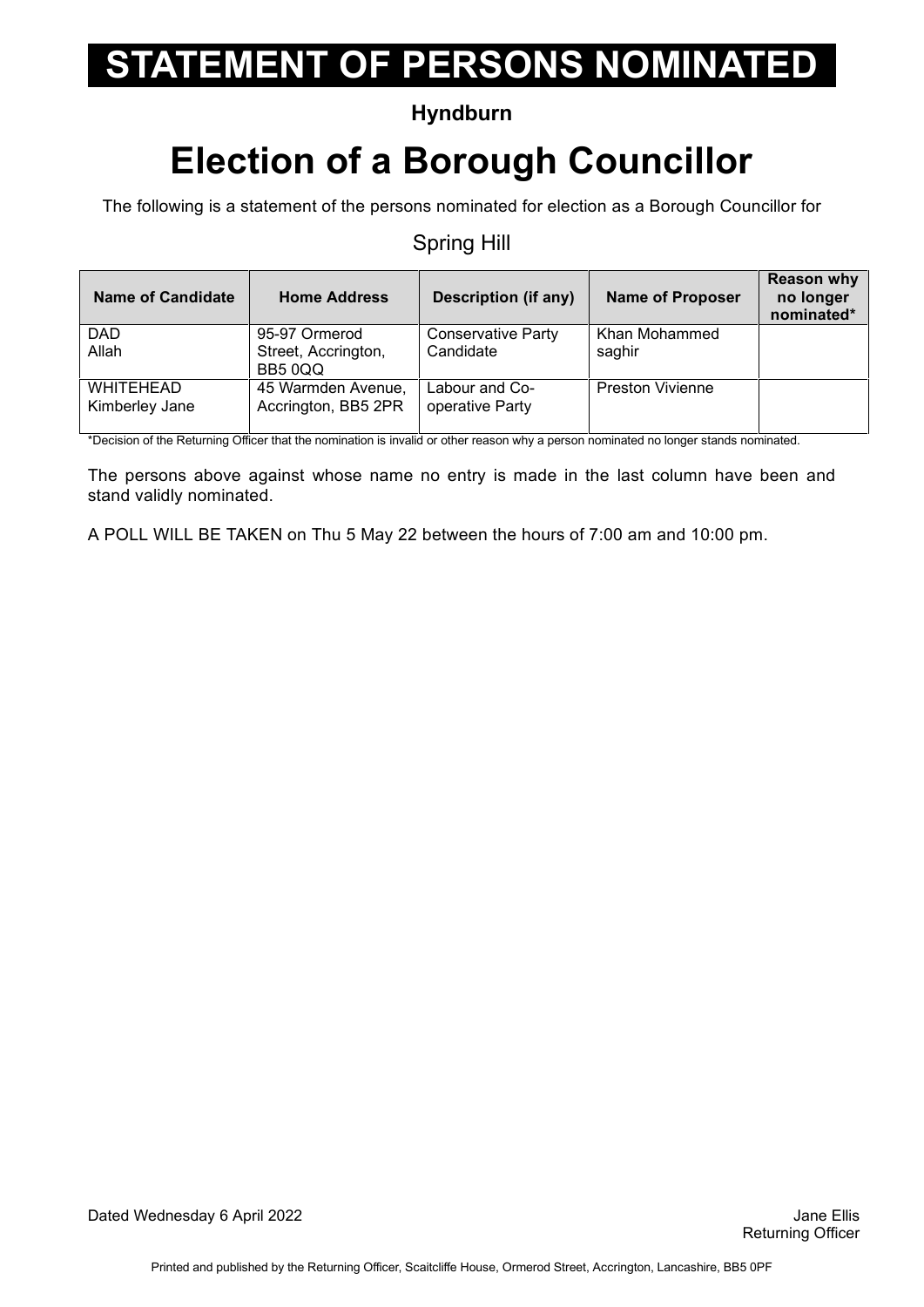### **Hyndburn**

## **Election of a Borough Councillor**

The following is a statement of the persons nominated for election as a Borough Councillor for

#### St Andrew`s

| <b>Name of Candidate</b> | <b>Home Address</b>                   | Description (if any)      | <b>Name of Proposer</b> | <b>Reason why</b><br>no longer<br>nominated* |
|--------------------------|---------------------------------------|---------------------------|-------------------------|----------------------------------------------|
| <b>EAVES</b>             | 27 Blossom Avenue,                    | Labour Party              | <b>Gilbert Andrew P</b> |                                              |
| <b>Stewart Thurston</b>  | Oswaldtwistle,<br>Accrington, BB5 0FD |                           |                         |                                              |
| <b>SMITHSON</b>          | 30 Willow Park,                       | <b>Conservative Party</b> | Westell James K         |                                              |
| Steven Lee               | Oswaldtwistle,                        | Candidate                 |                         |                                              |
|                          | Accrington, BB5 3QY                   |                           |                         |                                              |

\*Decision of the Returning Officer that the nomination is invalid or other reason why a person nominated no longer stands nominated.

The persons above against whose name no entry is made in the last column have been and stand validly nominated.